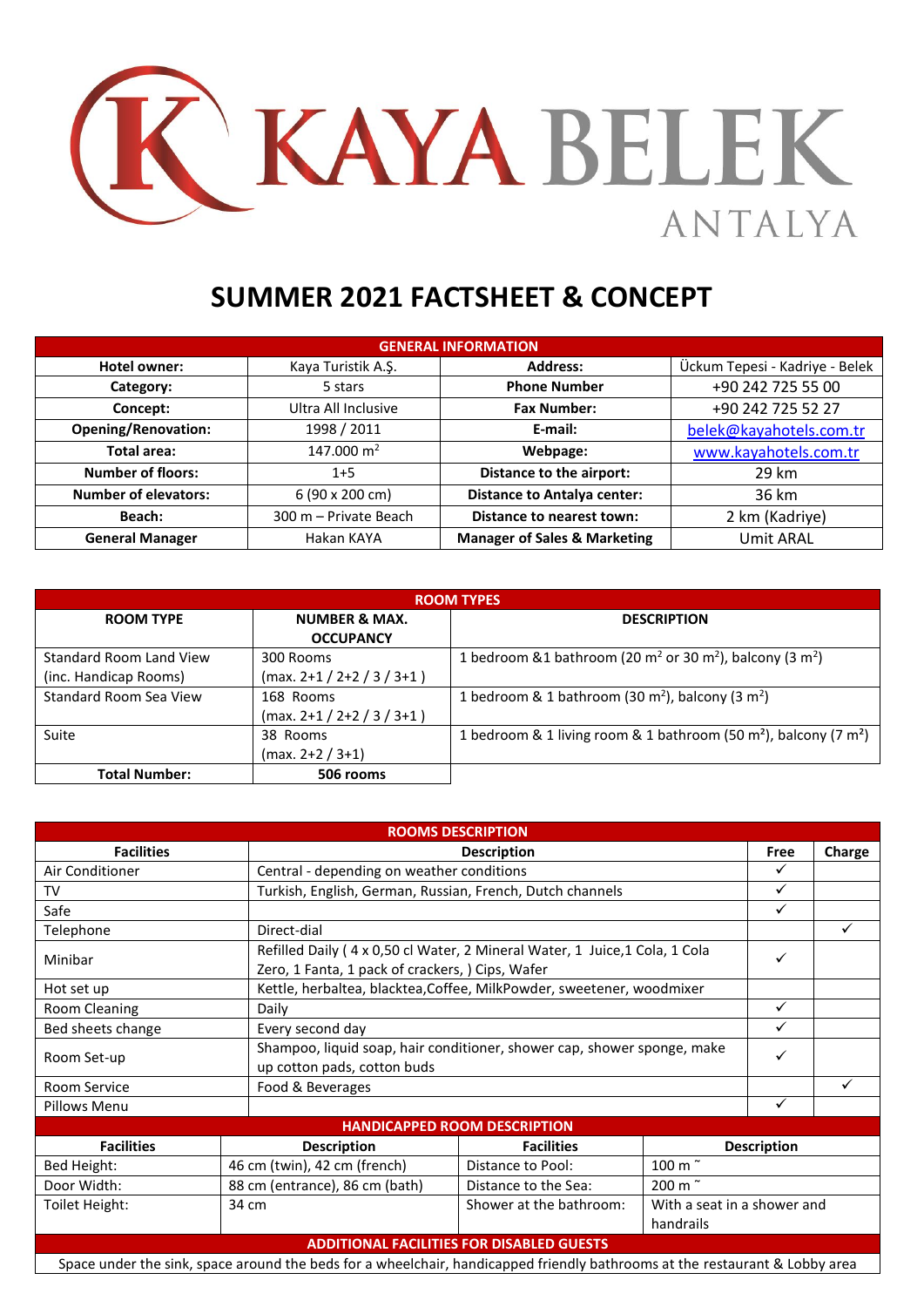| <b>RESTAURANTS &amp; SNACKS</b> |                                                                            |                      |  |  |  |  |
|---------------------------------|----------------------------------------------------------------------------|----------------------|--|--|--|--|
| <b>Restaurant</b>               | <b>Description</b>                                                         | <b>Opening hours</b> |  |  |  |  |
| <b>Main Restaurant</b>          | <b>Breakfast</b>                                                           | $07:00 - 10:00$      |  |  |  |  |
| <b>Main Restaurant</b>          | Late Breakfast                                                             | $10:00 - 11:00$      |  |  |  |  |
| <b>Main Restaurant</b>          | Lunch                                                                      | $12:30 - 14:30$      |  |  |  |  |
| Main Restaurant                 | Dinner                                                                     | $18:30 - 21:30$      |  |  |  |  |
| Beach Bar                       | Lunch – fast food                                                          | $12:30 - 15:30$      |  |  |  |  |
| Beach Bar                       | Turkish pastries                                                           | $11:00 - 15:30$      |  |  |  |  |
| Beach Bar                       | Coffee Break                                                               | $16:00 - 17:00$      |  |  |  |  |
| Lobby                           | Night snacks buffet                                                        | $23:30 - 07:00$      |  |  |  |  |
| Barbeque Restaurant*            | A la Carte Restaurant – dinner / with reservation / included once per stay | $19:00 - 21:00$      |  |  |  |  |
| Italian Restaurant*             | A la Carte Restaurant – dinner / with reservation / included once per stay | $19:00 - 21:00$      |  |  |  |  |
| Asian Restaurant*               | A la Carte Restaurant – dinner / with reservation / included once per stay | $19:00 - 21:00$      |  |  |  |  |
| Turkish Restaurant*             | A la Carte Restaurant – dinner / with reservation / included once per stay | $19:00 - 21:00$      |  |  |  |  |

*\* A' la carte restaurants require reservation. Only one restaurant may be used free of charge once per stay. A' la carte restaurants may be closed due to weather conditions.*

| <b>BARS</b> |                                                                                                                                                            |                      |  |  |  |  |  |
|-------------|------------------------------------------------------------------------------------------------------------------------------------------------------------|----------------------|--|--|--|--|--|
| <b>Bar</b>  | <b>Description</b>                                                                                                                                         | <b>Opening Hours</b> |  |  |  |  |  |
| Lobby Bar   |                                                                                                                                                            | 24 hours             |  |  |  |  |  |
| Pool Bar    | All local alcoholic, non-alcoholic and some premium (branded) imported<br>drinks are inclusive during 24 hours. All drinks are served to the tables. Fresh | $10:00 - 24:00$      |  |  |  |  |  |
| Beach Bar   | juices, bottled and some premium drinks are extra of charge.                                                                                               | $11:00 - 17:00$      |  |  |  |  |  |
| Disco Bar   |                                                                                                                                                            | $23:00 - 02:00$      |  |  |  |  |  |

| <b>ENTERTAINMENT</b>        |             |        |                                         |             |        |  |  |
|-----------------------------|-------------|--------|-----------------------------------------|-------------|--------|--|--|
| <b>Description</b>          | <b>Free</b> | Charge | <b>Description</b>                      | <b>Free</b> | Charge |  |  |
| Amphitheater                |             |        | Game Room                               |             |        |  |  |
| <b>Step Aerobics</b>        |             |        | Mini Club (4-12 years)                  |             |        |  |  |
| <b>Water Gymnastics</b>     |             |        | Mini Disco                              |             |        |  |  |
| Belly Dance Course (weekly) |             |        | Teenies Club (13-16 years, July-August) |             |        |  |  |
| Sketch & Events             |             |        | Sand & Grass Playgrounds                |             |        |  |  |
| Beach & Pool Games          |             |        | <b>T-Shirt Painting</b>                 |             |        |  |  |
| Boccia                      |             |        |                                         |             |        |  |  |

| <b>INDOOR ACTIVITIES</b>     |             |        |                    |      |        |  |  |
|------------------------------|-------------|--------|--------------------|------|--------|--|--|
| <b>Description</b>           | <b>Free</b> | Charge | <b>Description</b> | Free | Charge |  |  |
| Turkish Bath                 |             |        | Sauna              |      |        |  |  |
| Basic Wi-fi Internet (Lobby) |             |        | Steam Bath         |      |        |  |  |
| Wi-fi Internet (In the room) |             |        | <b>Shops</b>       |      |        |  |  |
| Disco                        |             |        | Massage            |      |        |  |  |
| <b>Fitness Center</b>        |             |        | Hairdresser        |      |        |  |  |

| <b>OTHER FACILITIES</b> |      |        |                                      |      |        |  |
|-------------------------|------|--------|--------------------------------------|------|--------|--|
| <b>Description</b>      | Free | Charge | <b>Description</b>                   | Free | Charge |  |
| Laundry & Tailor        |      |        | Shuttle Bus (Kaya Palazzo Golf Club) |      |        |  |
| Photographer            |      |        | Shuttle Bus (other golf courses)     |      |        |  |
| Car Rental              |      |        | Doctor & Nurse services (24/7)       |      |        |  |

|                      | <b>POOLS &amp; BEACH DESCRIPTION</b> |                 |                                                |  |  |  |  |
|----------------------|--------------------------------------|-----------------|------------------------------------------------|--|--|--|--|
| <b>Facility</b>      | <b>Description</b>                   | <b>Facility</b> | <b>Description</b>                             |  |  |  |  |
| Outdoor Pool:        | 1250 $m^2$ (depth: 160 cm)           | Indoor Pool:    | Heated, depth: $110 - 160$ cm                  |  |  |  |  |
| <b>Outdoor Pool:</b> | Depth: 110-160 cm                    | Water slides:   | 5 slides (for children, at scheduled<br>hours) |  |  |  |  |
| Kids Pool:           | Depth: $10 - 110$ cm                 | Beach:          | Private - 300 m (sand & pebbles)               |  |  |  |  |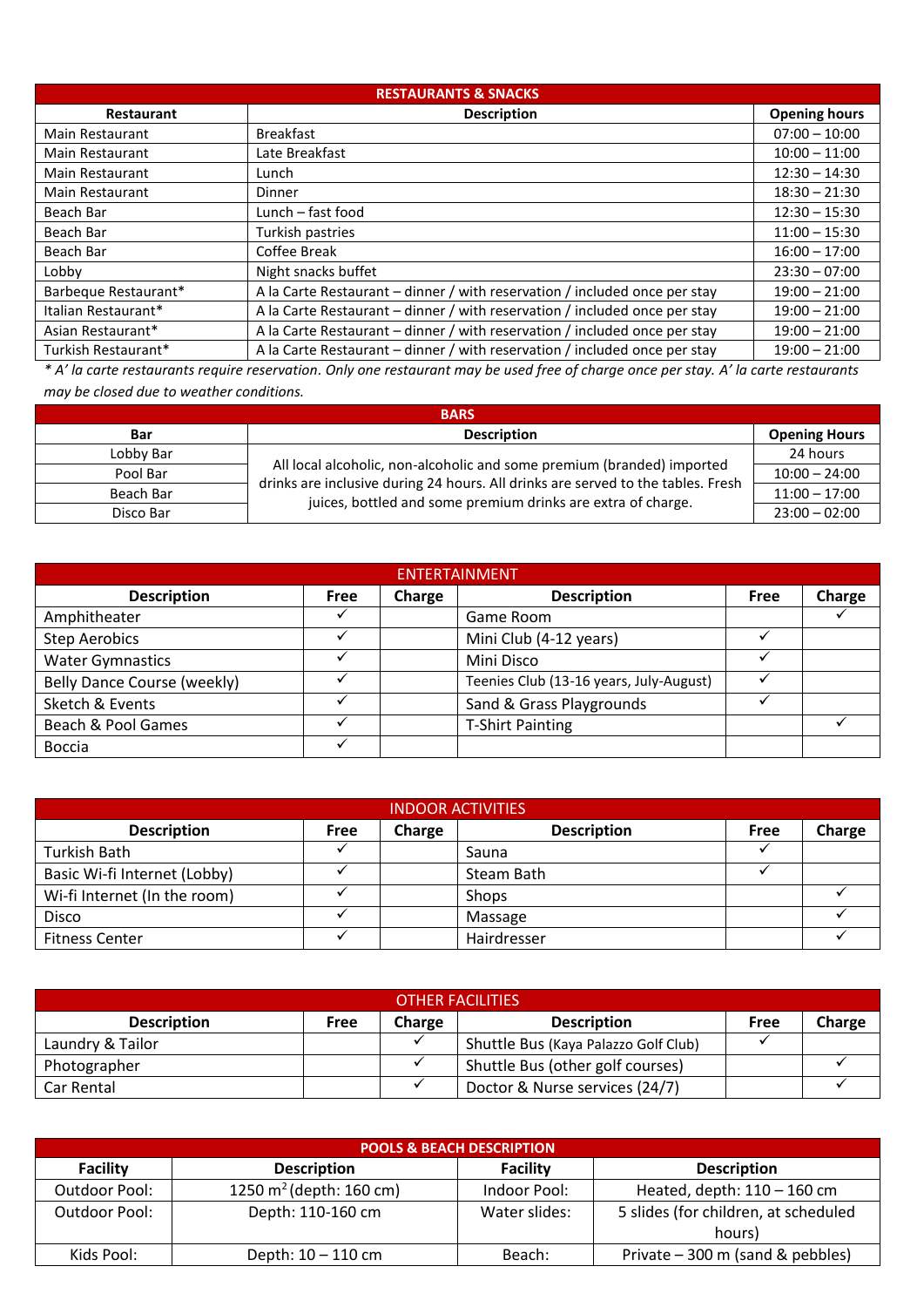| <b>POOLS &amp; BEACH FACILITIES</b>                      |  |  |                               |  |  |  |  |
|----------------------------------------------------------|--|--|-------------------------------|--|--|--|--|
| Facility<br>Facility<br>Charge<br>Charge<br>Free<br>Free |  |  |                               |  |  |  |  |
| Sunbeds                                                  |  |  | Sunbed mattresses (Pool Area) |  |  |  |  |
| Umbrellas                                                |  |  | Beach towels                  |  |  |  |  |

| <b>SPORT FACILITIES</b>          |             |        |                                |      |        |  |  |
|----------------------------------|-------------|--------|--------------------------------|------|--------|--|--|
| <b>Facility</b>                  | <b>Free</b> | Charge | <b>Facility</b>                | Free | Charge |  |  |
| Badminton                        |             |        | <b>Football Fields</b>         |      |        |  |  |
| Volleyball                       |             |        | Tennis courts (clay)           |      |        |  |  |
| <b>Gymnastics &amp; Aerobics</b> |             |        | <b>Tennis Courts Lightning</b> |      |        |  |  |
| Canoe                            |             |        | <b>Billiards</b>               |      |        |  |  |
| Sea Bicycle                      |             |        | Horse Club                     |      |        |  |  |
| Banana Boat & Ringo              |             |        | Kaya Palazzo Golf Club         |      |        |  |  |
| Jet Skiing                       |             |        |                                |      |        |  |  |

| <b>FOOTBALL GROUPS PACKAGES</b>                                        |  |  |                         |  |  |  |  |
|------------------------------------------------------------------------|--|--|-------------------------|--|--|--|--|
| Facility<br>Charge<br><b>Facility</b><br>Charge<br><b>Free</b><br>Free |  |  |                         |  |  |  |  |
| Daily 2x football fields usage                                         |  |  | Unlimited water service |  |  |  |  |
| Laundry services                                                       |  |  | Turkish Bath & Sauna    |  |  |  |  |
| Room for football equipment                                            |  |  | Field Lightning         |  |  |  |  |
| <b>Meeting Room</b>                                                    |  |  | Extra Fields Usage      |  |  |  |  |

| <b>TENNIS GROUPS PACKAGES</b>  |      |        |                                |      |        |  |  |  |
|--------------------------------|------|--------|--------------------------------|------|--------|--|--|--|
| Facility                       | Free | Charge | <b>Facility</b>                | Free | Charge |  |  |  |
| Clay tennis courts usage       |      |        | <b>Tennis Equipment Rental</b> |      |        |  |  |  |
| Acrylic tennis courts use      |      |        | Steam Bath                     |      |        |  |  |  |
| Courts Lightning               |      |        | Unlimited water service        |      |        |  |  |  |
| <b>Personal Tennis Lessons</b> |      |        | Turkish Bath & Sauna           |      |        |  |  |  |

*\*Sport Groups have priority in accommodation, rooms close to each other (upon availability).*

| <b>HONEYMOON CONCEPT</b>       |      |               |                                          |      |        |  |  |  |
|--------------------------------|------|---------------|------------------------------------------|------|--------|--|--|--|
| Facility                       | Free | <b>Charge</b> | <b>Facility</b>                          | Free | Charge |  |  |  |
| Sea View Room                  |      |               | Breakfast to the room (once per<br>stav) |      |        |  |  |  |
| <b>Special Room Decoration</b> |      |               | Special Set-up in the Room               |      |        |  |  |  |